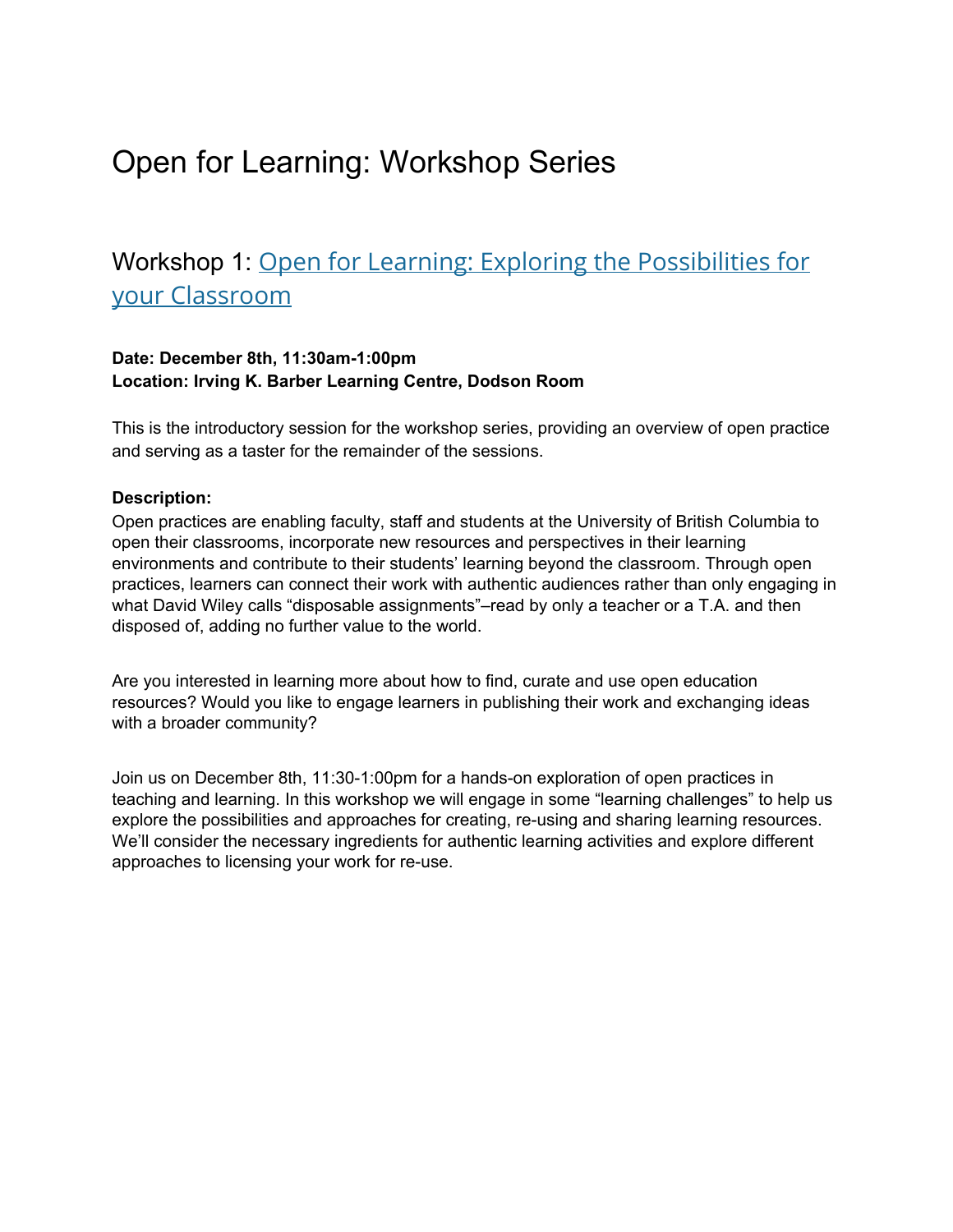### Workshop 2: Using and Remixing Open Resources in Your **Courses**

#### **Date: February 9th, 11:30am1:00pm Location: Irving K. Barber, Dodson Room**

#### **Description:**

For students, open educational resources are becoming a core way by which they supplement their coursework. With the proliferation of open education resources on the web, the practice of finding videos, simulations, test banks, and presentations to make clear complex subjects is simply a part of the pathway a student takes to ensure understanding. Additionally, when introduced into a course, open education resources, such as open textbooks, make education more financially accessible.

For faculty, OERs offers the opportunity to incorporate a greater range of tools for teaching without the need to develop them from scratch. These resources can then be modified and adapted to make useful for their own teaching context. Additionally, open education resources support the greater worldwide education community by sharing teaching work which may not be as visible as other academic engagement activities.

Are you interested in learning how to find, use, and remix open education resources? Would you like to learn more about how to share open education resources back to the education community?

Join us on February 9th, 11:30am-1:00pm for a hands-on exploration of finding, using and remixing open education resources for your teaching. In this workshop we will engage in some **"**learning challenges" to help us explore the possibilities and approaches for using and re-mixing open learning resources. We'll discuss how to find open resources and and explore different approaches to modifying and licensing the remixed work for re-use.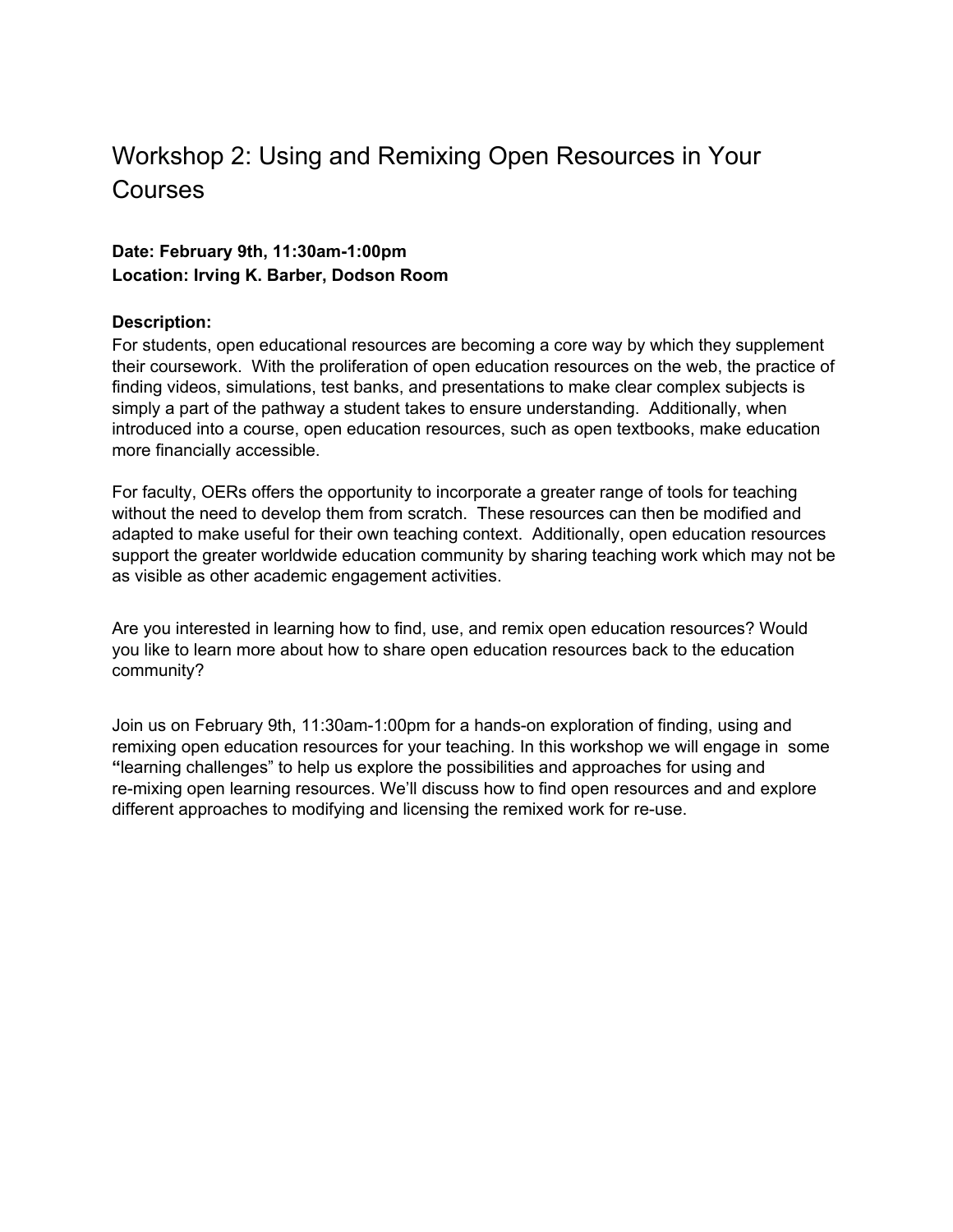### Workshop 3: Teaching in the Open

### **Date: March 24th, 12:30am2:00pm Location: Irving K. Barber Learning Centre 2.22**

Teaching in the open is a way to engage learners with the wider-community, give them authentic practice and move beyond "disposable assignments." Open teaching at UBC ranges from students creating learning objects to share with future classes and the public (using various media), to students editing and creating articles for Wikipedia. These rich learning experiences can offer faculty, students and staff new ways of approaching their teaching and learning and offer a different way of conceptualizing the role of the learner in the production of knowledge. Through open teaching and learning, students have the opportunity to contribute to a body of knowledge rather just consumers of information.

Would you like explore teaching in the open in your class? Are you interested in sharing your experience and learning different approaches to open teaching? Do you want to meet faculty, staff and students who teach in the open?

Join us on **March 24th from 12:302:00pm** for a handson exploration of open teaching. In this workshop we will engage in **"**learning challenges" to help us explore the possibilities and approaches open teaching and learning.